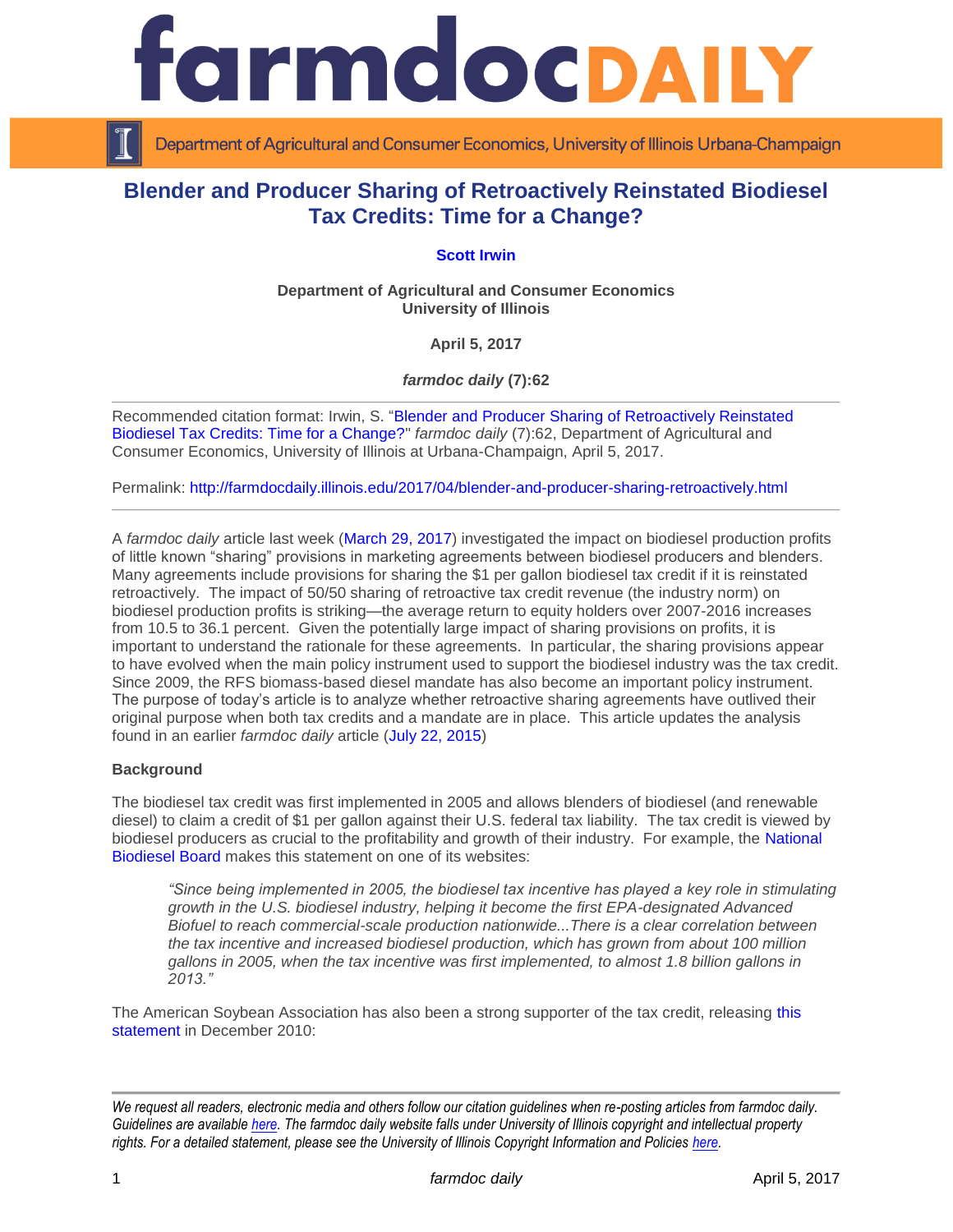*The biodiesel tax credit has been expired for 349 days, resulting in job losses and undermining the United States' ability to increase production of domestic renewable biodiesel. Biodiesel production in 2010 decreased over 35 percent from the previous year. The biodiesel tax credit has a direct impact on jobs and is critical to supporting the biodiesel industry, a major market for U.S. soybean oil and a key factor in supporting domestic soybean prices in recent years.*

The U.S. Congress allowed the biodiesel tax credit to expire at the end of 2009, 2011, 2013, and 2016, which meant that the credit was not initially in place for 2010, 2012, 2014, and 2015. However, in each of these four years the tax credit was eventually reinstated retroactively through various pieces of legislation near the end of December in each year or in early January of the following year. The biodiesel tax credit has not been reinstated for 2017, but, as usual, there is a high likelihood that Congress will eventually do so.

In response to the retroactive reinstatement of the blenders tax credit, sharing clauses are included in many marketing contracts between biodiesel producers and blenders. These clauses specify how the tax credit will be shared between the biodiesel producer and blender if the credit is not in place at the time a transaction is made but is reinstated retroactively at some later date. There is no public data on the exact nature of the sharing provisions or the frequency that such provisions are put in place. Anecdotal evidence suggests sharing provisions are widespread and that the typical split is 50/50. Filings with the U.S. Securities and Exchange Commission (SEC) provide some indication of the magnitude of this source of revenue for biodiesel producers. After the tax credit was reinstated for 2014 in mid-December 2014, the Renewable Energy Group (REG), a U.S. biofuels producer, reported in an SEC filing that it expected to receive a net benefit of approximately \$85 million to \$90 million as a result of the \$1 per gallon biodiesel tax credit being retroactively reinstated. Likewise, Neste Oil, a Finnish producer of biofuels, reported in its SEC filing that it had an operating profit of 141 million euros for the fourth quarter of 2014, including a contribution of 89 million euros from the reinstatement of the biodiesel tax credit.

In terms of mandates, the statute for the Renewable Fuels Standards (RFS) requires the U.S. Environmental Protection Agency (EPA) to establish volume requirements for four categories of biofuels for each year from 2008 through 2022: cellulosic biofuel, biomass-based diesel, total advanced biofuel (which includes biomass-based diesel), and conventional biofuel (ethanol). The RFS statute specified the biodiesel mandate between 500 and 800 million gallons over 2009-2011 and then at a minimum of one billion gallons per year from 2012 through 2022, with larger amounts subject to EPA approval. The actual biodiesel mandate in recent years has been near 2 billion gallons (see the *farmdoc daily* article on [November 30, 2016](http://farmdocdaily.illinois.edu/2016/11/epa-renewable-fuel-standard-rulemaking-2017.html) for further details).

## **Analysis**

We examine a conceptual model of the biodiesel market under different policy scenarios. The first scenario, presented in Figure 1, is the simplest and includes the blenders tax credit but no volume mandate. The conceptual model of the biodiesel market that we employ has been used in a number of previous *farmdoc daily* articles (e.g., [October 10, 2014\)](http://farmdocdaily.illinois.edu/2014/10/understanding-behavior-of-biodiesel-rins-prices.html) to analyze implementation of the RFS and pricing of RINs. The model represents the supply of biodiesel producers and demand from diesel blenders at the wholesale level in a competitive market. Retail demand at the consumer level is implicitly represented by a simple percentage markup of the wholesale demand shown in Figure 1. This implies full pass through of wholesale price changes to the retail level. The model also assumes that biodiesel demand is perfectly elastic (horizontal) for biodiesel prices equal to ultra low sulfur diesel prices. This reflects an assumption that biodiesel and diesel are perfect substitutes and that biodiesel is a small enough part of the diesel market that changes in the biodiesel price do not impact the overall demand for diesel fuel. We also do not explicitly consider imports and exports of biodiesel in the model. While imports have been very large lately, this does not affect the general conclusions drawn from the model.

As represented in Figure 1, only a small amount of biodiesel would be produced in the U.S. with no tax credit  $(Q1^*)$  and biodiesel producers receive the same price as diesel producers  $(P_{ulsd})$ . The model accounts for the tax credit by shifting the biodiesel demand curve up by the amount of the credit, which is \$1 per gallon. In other words, at any given quantity of biodiesel, the effective selling price for biodiesel producers is increased by the amount of the credit. The upward shift in the demand curve results in a much larger amount of biodiesel being produced (Q2\*) as producers respond to the higher effective selling price ( $P_{bd}$ ). In the new equilibrium, the total wholesale cost of biodiesel is the area given by  $P_{bd}$  X  $Q2^*$ , which is split between blenders  $[P_{uls} \times Q2^*]$  and taxpayers  $[(P_{bd} - P_{uls} \times Q2^*]$ . The cost to consumers at the pump is the blender cost plus a percentage wholesale-retail markup.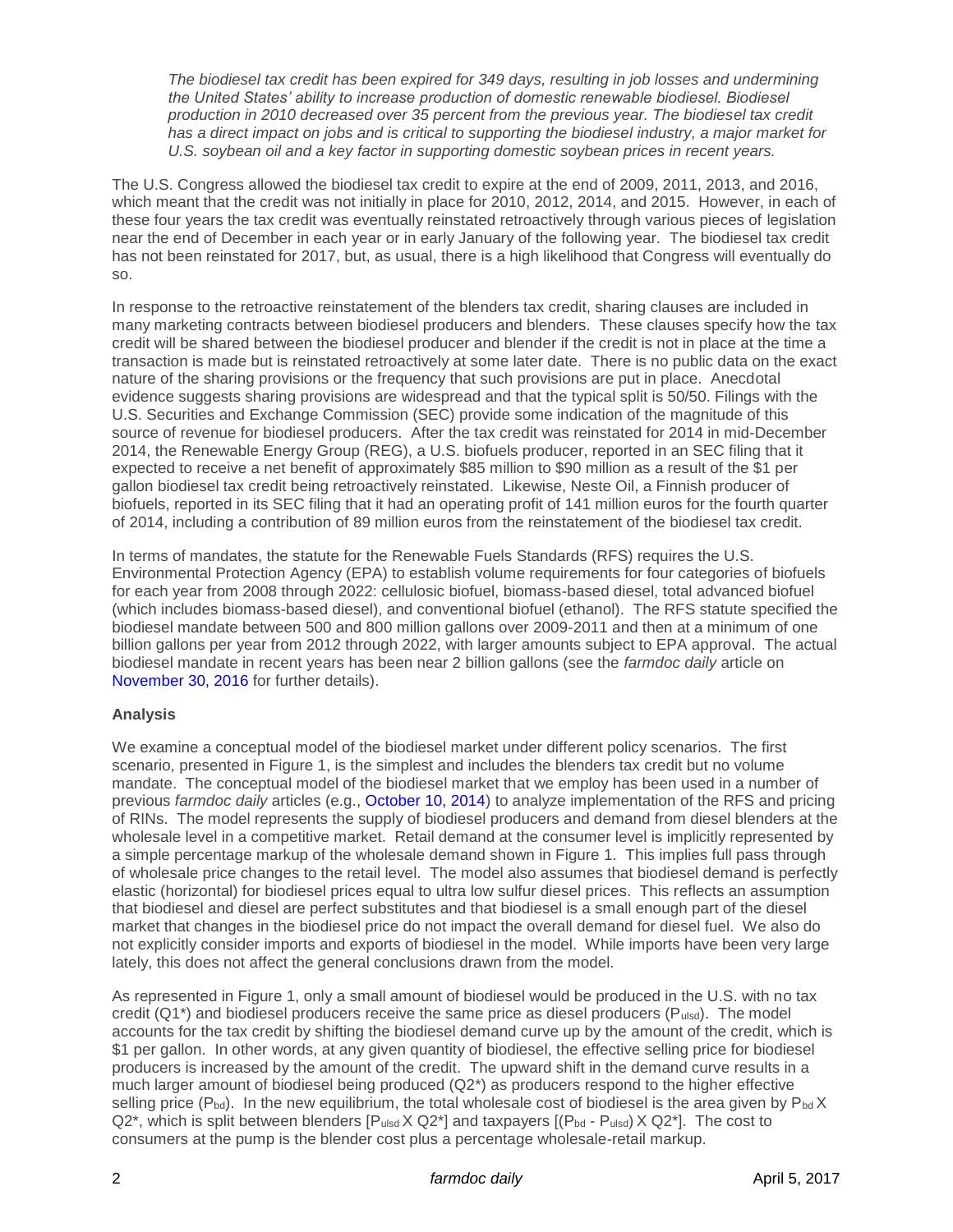

The higher selling price and production with the tax credit in Figure 1 is consistent with the position of the biodiesel industry that the credit is important for stimulating production. The model also shows that it makes economic sense for biodiesel producers and blenders to negotiate sharing agreements as a contingency if the tax credit expires and then is later reinstated retroactively. If the tax credit was not in place at the time of the transaction, the biodiesel producer would have been paid the same price as diesel producers. However, if the tax credit had been in place, the biodiesel selling price would be increased by \$1 per gallon, the amount of the tax credit. One can think of a retroactively reinstated tax credit (with no volume mandate) as a \$1 per gallon windfall to blenders that would have gone to biodiesel producers in the form of a higher selling price if it had been in place at the time of the transaction. This is presumably the reason why the sharing agreements were originally negotiated and written into biodiesel marketing contracts.

The second policy scenario, shown in Figure 2, is a volume mandate only. The mandated quantity  $(Q2^M)$ is assumed to substantially exceed the small amount of biodiesel that would be produced in the U.S. absent the mandate (Q1\*), so the mandate is said to be "binding." In order to incentivize the higher production, biodiesel producers must be paid a price that is higher  $(P_{bd})$  than the wholesale diesel price (Pulsd). In the new equilibrium, the total wholesale cost of biodiesel paid by blenders is given by the area  $P_{bd}$  X Q2<sup>\*</sup>. It appears that blenders take a large loss on the mandated purchase of biodiesel  $[(P_{bd} - P_{ulsd})]$ X Q2<sup>\*</sup>] because the purchase price of biodiesel (Pbd) is substantially higher than the selling price (Pulsd). However, this ignores the intricacies of the pass through part of the model, where the additional cost of biodiesel is passed on to consumers at the pump in the form of higher diesel prices (see the recent study by Knittel, Meiselman, and Stock, 2015 for detailed analysis of pass through in terms of the RFS). After appropriate weighting for the proportion of biodiesel in the blend (e.g., B2, B5), this is shown in Figure 3 as the increase in diesel prices from Pulsd to P'ulsd. Notice in Figure 3 that the producer price and quantity of biodiesel is unaffected by the increase in diesel prices. The only difference between Figures 2 and 3 is who pays for the additional cost of biodiesel above the price of diesel.

We now proceed to analyze a policy scenario with both a tax credit and a volume mandate. Figure 4 shows a scenario with a tax credit and a binding volume mandate. Notice that the diesel price in this scenario is assumed to be adjusted upward to reflect pass through costs. The mandate is binding because it requires a higher level of production than under a tax credit alone (Q2<sup>M</sup>>Q2<sup>\*</sup>). The effect of the tax credit under this scenario is purely distributive because the producer biodiesel price and production are unaffected by the credit. Hence, the total wholesale cost of biodiesel (and revenue of biodiesel producers) is given by  $P_{bd}$  X Q2<sup>\*</sup>, the same as in Figures 2 and 3. The cost of biodiesel above diesel is split between taxpayers  $[(P_{\text{ulsd}+tc} - P_{\text{ulsd}}) \times Q2^*]$  and blenders  $[(P_{\text{bd}} - P_{\text{ulsd}+tc}) \times Q2^*]$ . Of course, the additional blender cost is assumed to be offset in this model by pass through in the form of an appropriately weighted increase in the price of diesel. So, consumers ultimately bear the additional cost of biodiesel above diesel not borne by taxpayers. Note also that the size of the tax credit only affects the split in the costs between taxpayers and consumers. A high tax credit offsets most of the costs borne by consumers and *vice versa*.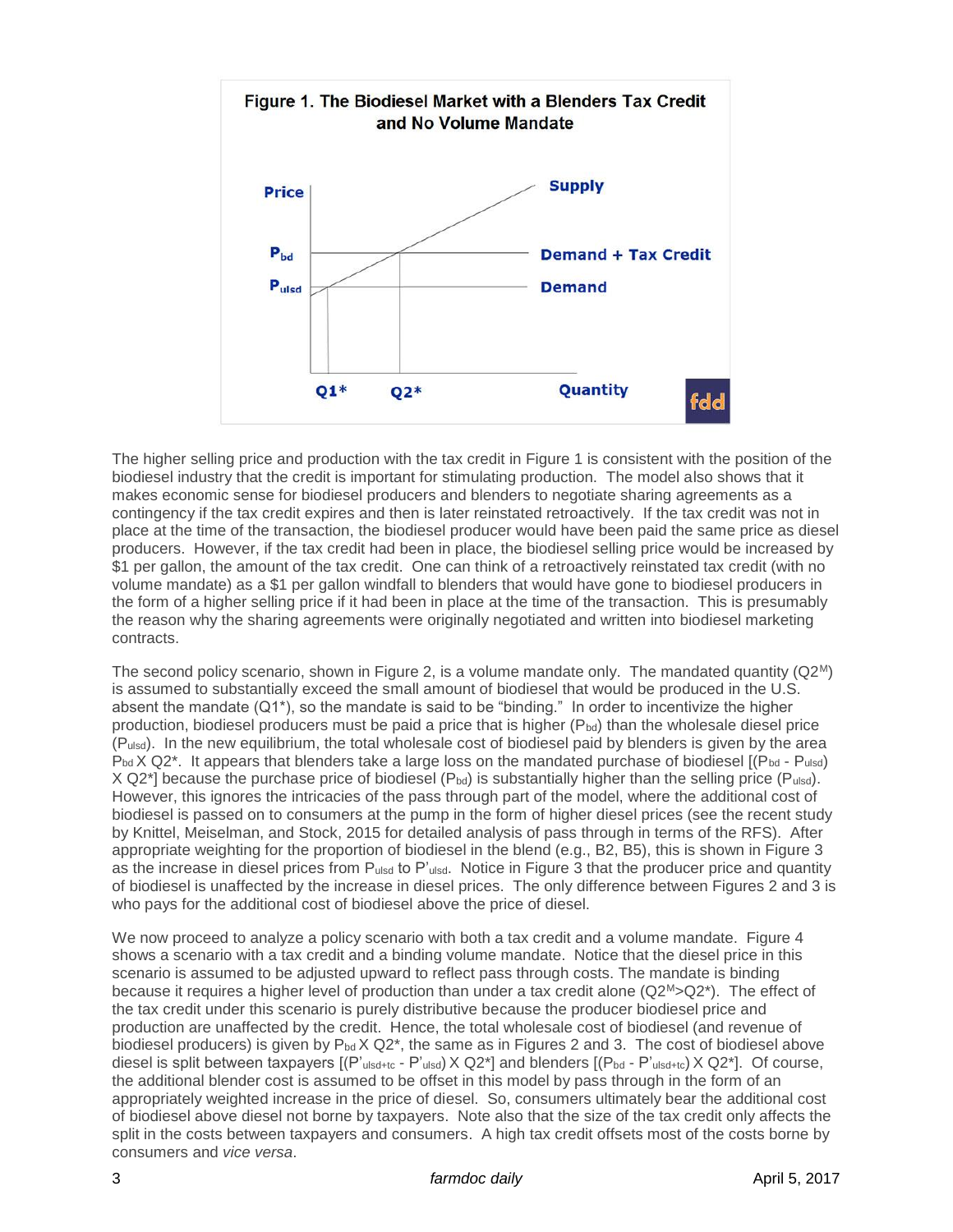



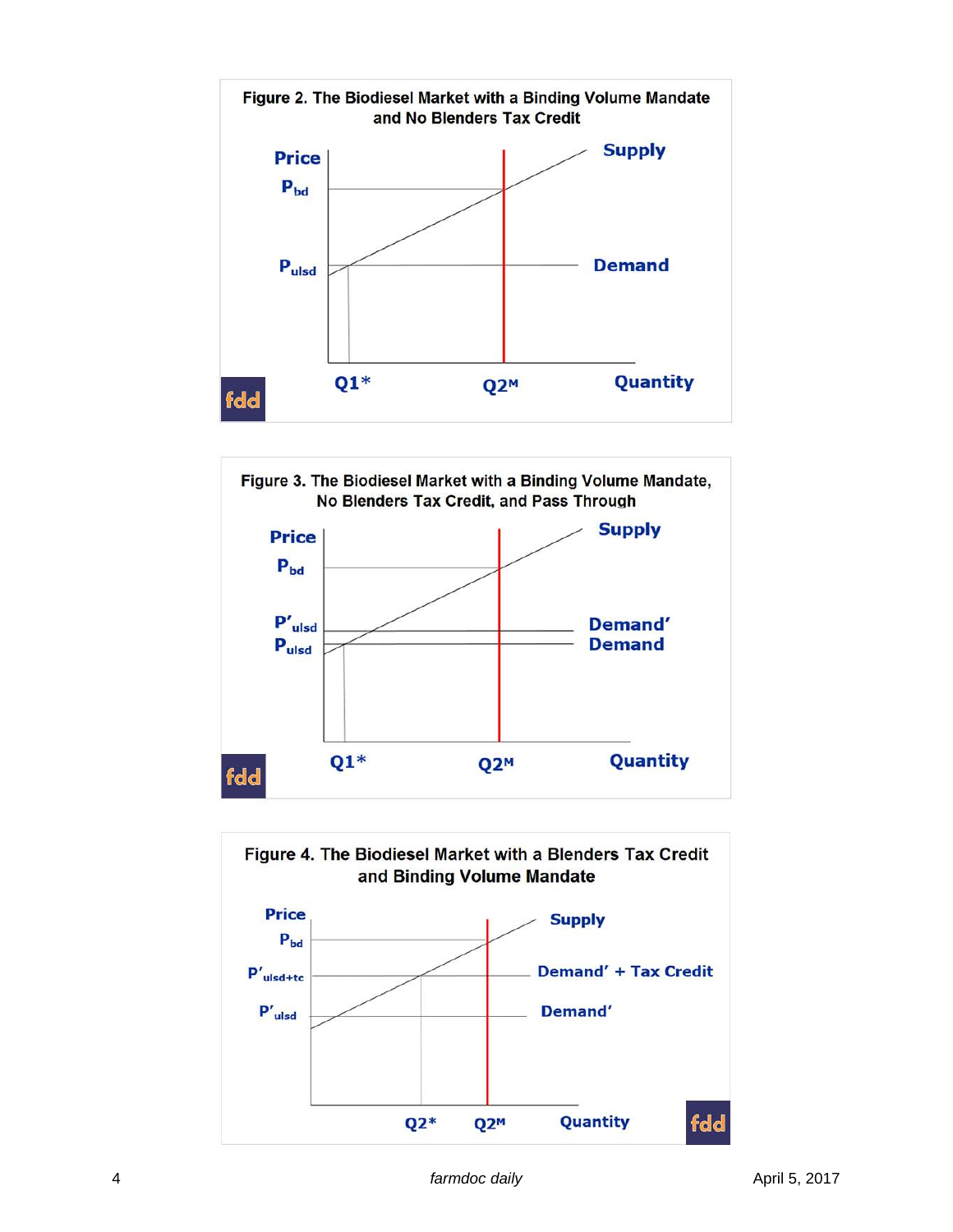With this background, we can analyze the retroactive reinstatement of the biodiesel tax credit and sharing agreements. In the current policy environment, when the tax credit expires this does not mean that all policy incentives for the production of biodiesel disappear. In other words, the situation is not the one shown in Figure 1, where the expiration of the tax credit substantially reduces biodiesel prices and production. Instead, when the tax credit expires the policy scenario is that presented in Figure 3 with a binding volume mandate. It is crucial to understand that the biodiesel price and production increases under a volume mandate still occur when there is no tax credit. This is not consistent with the position of the biodiesel industry that the tax credit is important to stimulating prices and production. A simple test of the model prediction in this regard is to examine biodiesel prices at the end of December in years when the tax credit was in place and then at the beginning of January after the tax credit had expired. The price impact from the expiration of the tax credit, if any, should be evident in prices immediately before and after expiration of the credit. The weekly price for biodiesel at Iowa plants is collected for five pairs of years that meet this criterion: 2009/2010, 2011/2012, 2013/2014, 2014/2015, and 2016/2017. The average price in the last week of December in the first year of each pair was \$3.73 per gallon and the average price in the first week of January was \$3.72. While this is far from a complete analysis, a drop of only \$0.01 is consistent with the prediction of the conceptual model discussed above.

So, what happens when a tax credit, after expiring, is later reinstated retroactively? The answer is that the retroactive tax credit given to blenders should be passed entirely back to diesel consumers in the form of lower prices. As noted above with respect to Figure 3, without the tax credit in place and a binding volume mandate, all of the higher cost of biodiesel above the price of diesel is borne by consumers (through pass through). When the tax credit is in place under a binding volume mandate, as in Figure 4, then part of cost previously borne by consumers is borne by taxpayers. Hence, if the tax credit had been in place during the period in question consumer cost would be have been reduced by the amount of the tax credit. Producer prices, production, and revenue are the same in either scenario. This is why agreements between producers and blenders for sharing retroactive tax credits are difficult to justify from an economic standpoint. In essence, blenders are providing a profit windfall to biodiesel producers that theory indicates should be accruing to consumers. Of course, there is also the issue of whether the blenders are passing on to consumers the part of the retroactive tax credits not shared with producers.

We can make a rough estimate of the profit windfall to biodiesel producers that historically would have been passed on to consumers. First, as in the recent *farmdoc daily* article [\(March 29, 2017\)](http://farmdocdaily.illinois.edu/2017/03/alternative-view-of-biodiesel-production-profits.html), assume 50/50 sharing agreements are the industry norm. Second, we can then simply multiply domestic biodiesel production in each year (2010, 2012, 2014, and 2015) with a retroactive tax credit by \$0.50 per gallon. The total windfall to biodiesel producers based on these assumptions is \$1.9 billion. While this is not a large number in the context of the total size of the U.S. diesel market, roughly 55 billion gallons annually, it is not small either. The calculation also ignores the possibility that exporters of biodiesel to the U.S. also having negotiated sharing agreements with blenders. This would further increase the losses to U.S. diesel consumers.

## **Implications**

The on- and off-again nature of the \$1 per gallon biodiesel blenders tax credit has prompted the inclusion of "sharing" provisions in marketing agreements between biodiesel blenders and producers to cover the retroactive reinstatement of the credit. The revenue gained through these sharing agreements has been an important source of profits to biodiesel producers in recent years. We use a simple conceptual model of the biodiesel market to show that when both a tax credit and volume mandate are in place that current sharing agreements are difficult to justify from an economic standpoint. Instead of sharing retroactive credits with producers, the entire credit should be passed back to diesel consumers in the form of lower prices. In essence, blenders are providing a profit windfall to biodiesel producers that theory indicates should be accruing to consumers. A rough estimate of size of the total windfall provided to biodiesel producers is \$1.9 billion. In sum, sharing agreements appear to have outlived their original purpose and there is a need to rationalize the way retroactive biodiesel tax credits are shared in the fuel supply chain.

#### **References**

American Soybean Association. "ASA Celebrates Passage of Retroactive Biodiesel Tax Credit Extension." December 17, 2010. [https://soygrowers.com/asa-celebrates-passage-of-retroactive-biodiesel](https://soygrowers.com/asa-celebrates-passage-of-retroactive-biodiesel-tax-credit-extension/)[tax-credit-extension/](https://soygrowers.com/asa-celebrates-passage-of-retroactive-biodiesel-tax-credit-extension/)